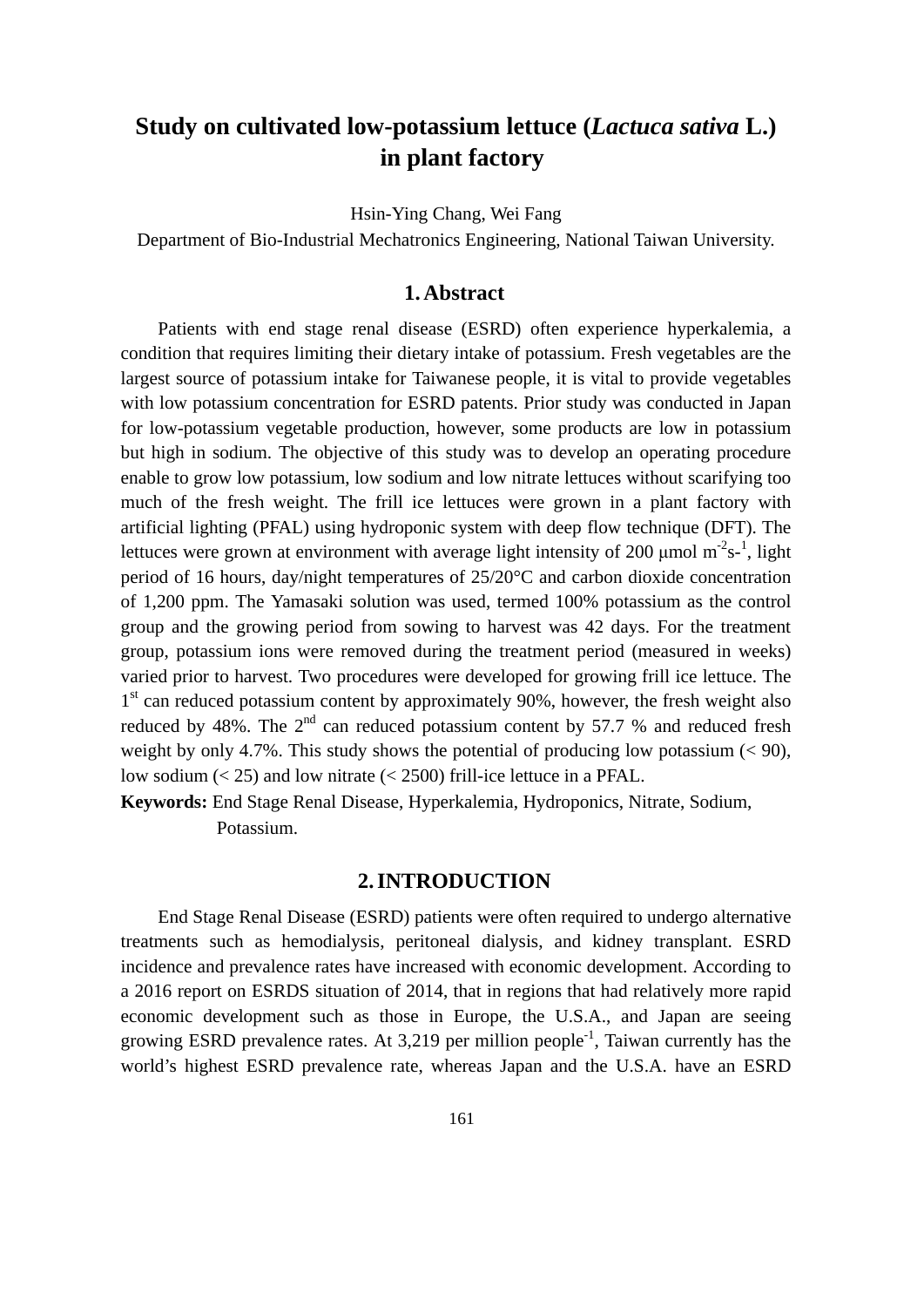prevalence rate of 2,505 and 2,076 per million people, respectively. At 455 per million people<sup>-1</sup>, Taiwan currently has the world's highest ESRD incidence rate, whereas Japan and the U.S.A. have an ESRD incidence rate of 285 and 370 per million people, respectively. According to Taiwan's National Health Insurance Database, as of July 2014, patients with chronic renal failure or uremia and who must regularly receive dialysis treatment totaled 75,683, indicating that renal disease has become a critical disease over the years.

Nutritional care for patients with chronic kidney disease (CKD) differs between those who are at different disease stages. In addition, attention must be paid to their dietary intake of minerals, in which potassium ions serve as a crucial indicator. For patients with stage 1 to stage 4 renal failure, their permissible potassium intake is determined by their blood potassium test results. For patients with stage 5 renal failure who are also receiving hemodialysis, they may consume  $2000 \sim 3000$  mg of potassium per day, whereas those who are also receiving peritoneal dialysis may consume  $3000 \sim$ 4000 mg of potassium per day (Beto & Bansal, 2004 (Beto and Bansal, 2004); Tritt, 2004). Patients who consume an excessively high potassium ion content will likely experience hyperkalemia, which leads to cardiac arrhythmia. Therefore, patients with kidney disease must reduce their intake of vegetables and fruits containing high potassium. Taiwan's Food and Drug Administration defines high potassium vegetables as those that contain more than 300 mg of potassium per 100 g of the vegetables. By blanching and stir frying, potassium content of the vegetables will be reduced, however, many vegetables such as lettuce are raw food.

Plant factory with artificial lighting (PFAL) enables precise control of the environment, eliminate dependence on the natural environment, and allow planned crop productions. In addition, PFAL can produce healthy, safe, and high-quality crops; the secondary metabolites of these crops may also be regulated (Lee et al., 2014). Furthermore, PFAL enable developing edible vegetables for patients as well as adjusting nutrient content according to patients' needs. Because fresh vegetables are the largest source of potassium intake (approximately 30%; Wu et al., 2011) for Taiwanese people, by lowering the potassium content of the vegetables, patients who are required to watch their potassium intake will be provided with more dietary options.CKD patients with high incidence of hypertension. In 2003, 86% of US dialysis patients had hypertension (Agarwal, et al*.*, 2003). Hypertensive patients for sodium intake is limited. Previous studies have shown that low-potassium lettuce can significantly increase the sodium ions and nitrate content decreased (Yoshida, et al*.*, 2014). According to EU regulations, the nitrate content in lettuce raw food must be less than 2500 ppm, in order to avoid risks to human health. In this study, frill ice lettuces were the target crop and their potassium ion content was reduced and maintaining the low sodium and low nitrate content to produce an edible raw vegetable that can be consumed by patients with kidney disease.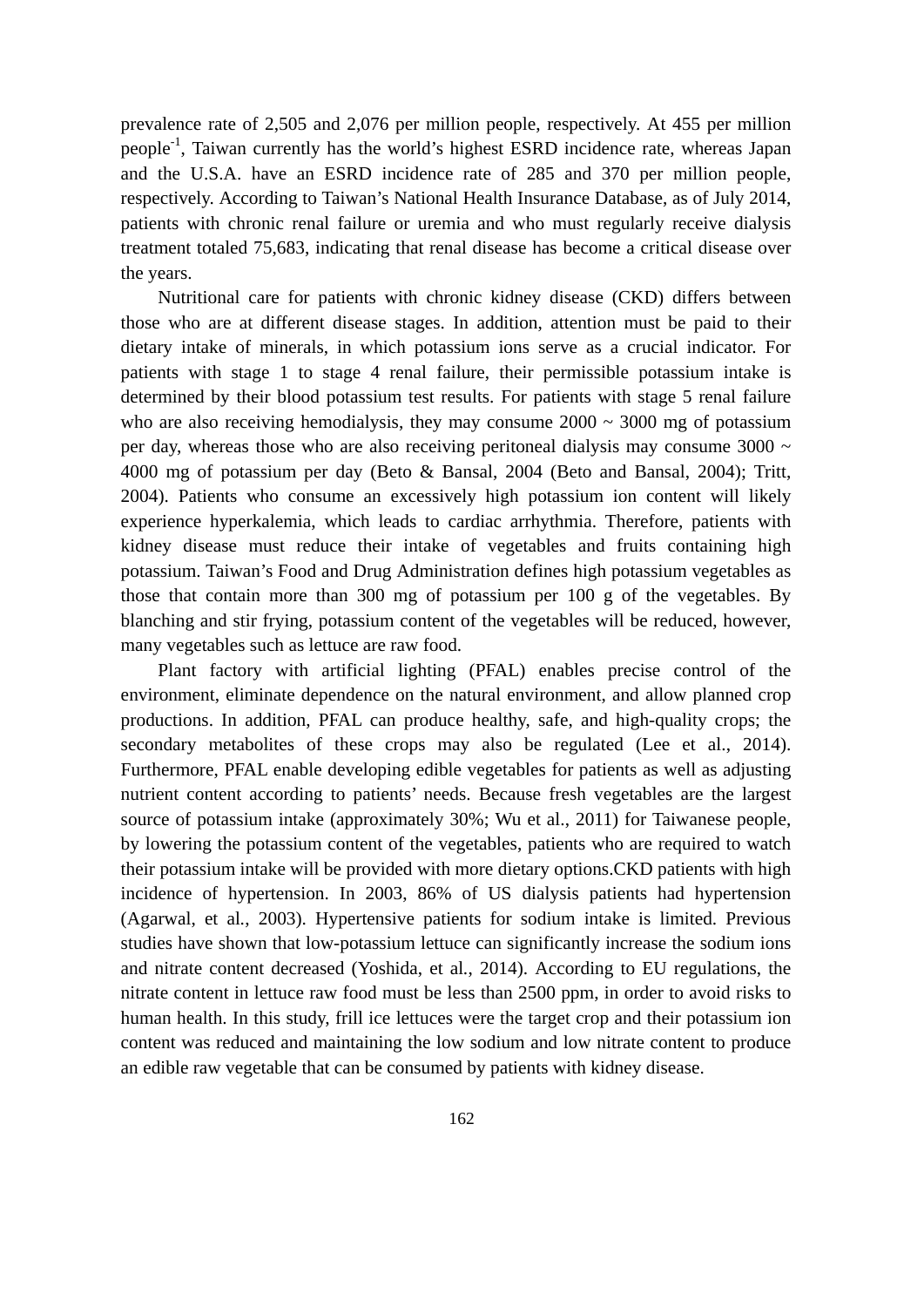## **3. MATERIALS AND METHODS**

## **Experiment materials Experiment 1**

Frill ice lettuces (*Lactuca sativa* L.), the target crop, were grown in a controlled environment of a PFAL for 6 weeks with the controlled carbon dioxide content of 1200  $\pm$ 100 ppm, the light source used was cool white, 6,500 K LED tubes and the PPFD was kept at 200  $\mu$ mol m<sup>-2</sup> s<sup>-1</sup>.

The production was divided into 3 stages: the seedling, the growing, and the treatment stages. Table 1 shows the operating codes of the treatment groups during the last 3 weeks prior to harvest. The descriptions of operating codes and the operating codes of the first 2 stages can be found in the note of Table 1.

The cultural solution with known formula was administered during all six weeks for the control group (6K), and a nutrient solution contained 0% potassium (replacing  $K^+$  with  $NH_4^+$ ) was administered during the started from the  $4<sup>th</sup>$ ,  $5<sup>th</sup>$ ,  $6<sup>th</sup>$  week for the group with treatment code of 5K, 4K, and 3K, respectively. Samples were collected on DAS 28, 35, and 42 to measure the fresh weight of the plants and the mineral contents of the plants and the cultural solutions.

| $\mathbf{m}$ $\mathbf{v}$ $\mathbf{v}$ $\mathbf{v}$ $\mathbf{v}$ $\mathbf{v}$ $\mathbf{v}$ $\mathbf{v}$ |                                       |                                       |                                                                    |
|---------------------------------------------------------------------------------------------------------|---------------------------------------|---------------------------------------|--------------------------------------------------------------------|
| Treatment<br>code                                                                                       | <b>Treatment Stage 1</b><br>DAS 21-28 | <b>Treatment Stage 2</b><br>DAS 28-35 | <b>Treatment Stage 3</b><br>DAS 35-42                              |
| $6K$ (CK)                                                                                               |                                       |                                       | Same as Treatment Stage 1                                          |
| 5K                                                                                                      | N1_E1.2_L200_<br>d26_H16_A25/20       | Same as Treatment<br>Stage 1          | N <sub>2</sub> E <sub>1.2</sub> L <sub>200</sub><br>d26_H16_A25/18 |
| 4K                                                                                                      |                                       |                                       | N2_E1.2_L200_d26_H16_A25/18                                        |
| 3K                                                                                                      |                                       | N2_E1.2_L200_d26_H16_A25/20           |                                                                    |

Table 1 Operating codes during the treatment stages for low potassium lettuce production in experiment 1.

Note: DAS: Days After Sowing

Seedling stage (DAS: 0-7): N1\_E1.2\_L200\_d910\_H24\_A25

Growing stage (DAS: 7-21): N1\_E1.2\_L200\_d45\_H16\_A25/20

Operating code:

Nx: N, Nutrient solutions.

N1: Regular Nutrient solutions (100% potassium)

N2: Potassium-free Nutrient solution (0% potassium)

 $E_x$ : E, Electrical conductivity (EC) of nutrient solution,

x, Value of EC, Unit:  $mS \, \text{cm}^{-1}$ .

 $L<sub>x</sub>$ : L, LED tube (cool white, color temperature 6500 K)

x : Value of light intensity, Unit :  $\mu$ mol $m^{-2}$ s<sup>-1</sup>.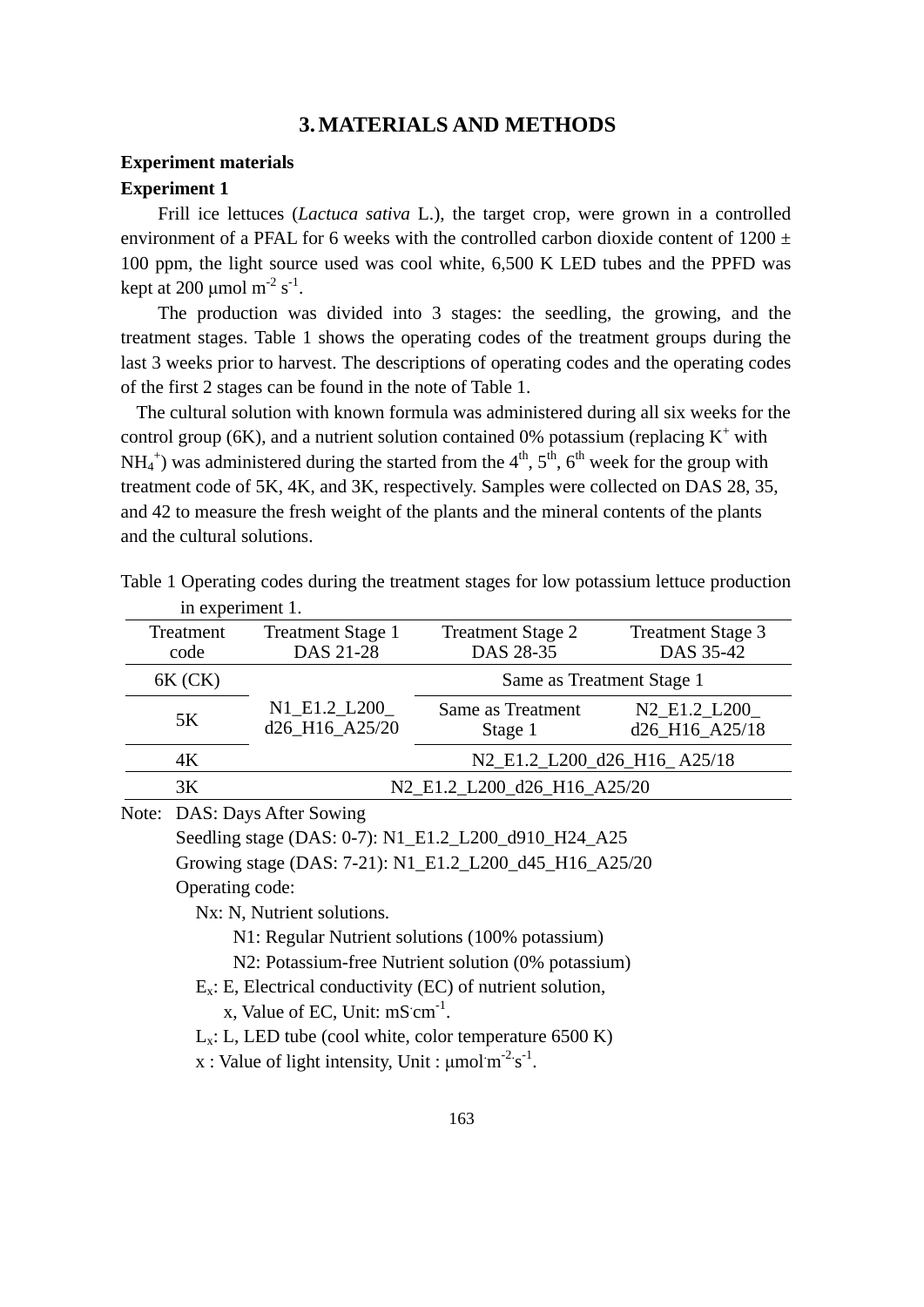dx: d, Cropping density,

x, Value of the cropping density, Unit:  $pltsm<sup>-2</sup>$ 

Hx: H, Duration of light period,

 $x:$  Hours of light period per day, Unit: hours day<sup>-1</sup>

AdT/nT: A, average day/night temperature, Unit :℃

#### **Experiment 2**

Frill ice lettuces (*Lactuca sativa* L.), the target crop, were grown in a controlled environment of a PFAL for 6 weeks with the controlled carbon dioxide content of 1200  $\pm$ 100 ppm, the light source used was cool white, 6,500 K LED tubes and the PPFD was kept at 200  $\mu$ mol m<sup>-2</sup> s<sup>-1</sup>.

The production was divided into 3 stages: the seedling, the growing, and the treatment stages. Table 2 shows the operating codes of the treatment groups during the last 2 weeks prior to harvest. The descriptions of operating codes and the operating codes of the first 2 stages can be found in the note of Table 2.

The cultural solution with known formula was administered during the first 4 weeks for all treatments and the last 2 weeks for the control group (coded 2.0 K), Other 5 treatments in the  $5<sup>th</sup>$  and  $6<sup>th</sup>$  week were provided partial strength of the potassium coded 1.5K (75% K, 75% K for week 5 and 6, respectively), 1.25K (75% K + 50% K), 1.00K  $(50\% K + 50\% K)$ , 0.75K  $(50\% K + 25\% K)$  and 0.50K  $(0.25 K + 0.25 K)$ . Samples were collected on DAS 42 to measure the fresh weight of the plants and the mineral contents of the plants and the cultural solutions.

| л.          |                                         |                                         |
|-------------|-----------------------------------------|-----------------------------------------|
| Treatments  | <b>Treatment Stage 1</b><br>(DAS 28-35) | <b>Treatment Stage 2</b><br>(DAS 35-42) |
| $2.0K$ (CK) |                                         | N1_E1.2_L200_d26_H16_A25/20             |
| 1.5K        |                                         | N3_E1.2_L200_d26_H16_A25/20             |
| 1.25K       | N3_E1.2_L200_d26_H16_A25/20             | N4_E1.2_L200_d26_H16_A25/20             |
| 1.00K       |                                         | N4_E1.2_L200_d26_H16_A25/20             |
| 0.75K       | N4 E1.2 L200 d26 H16 A25/20             | N5 E1.2 L200 d26 H16 A25/20             |
| 0.50K       |                                         | N5_E1.2_L200_d26_H16_A25/20             |
|             |                                         |                                         |

Table 2 Operating codes during the treatment stages for low potassium lettuce production in experiment 2.

Note: DAS: Days After Sowing

Seedling stage (DAS 0-7): N1\_E1.2\_L200\_d910\_H24\_A25

Growing stage (DAS: 7-28): N1\_E1.2\_L200\_d45\_H16\_A25/20

Operating code:

Nx: N, Nutrient solutions

N1: Regular Nutrient solution (100% potassium)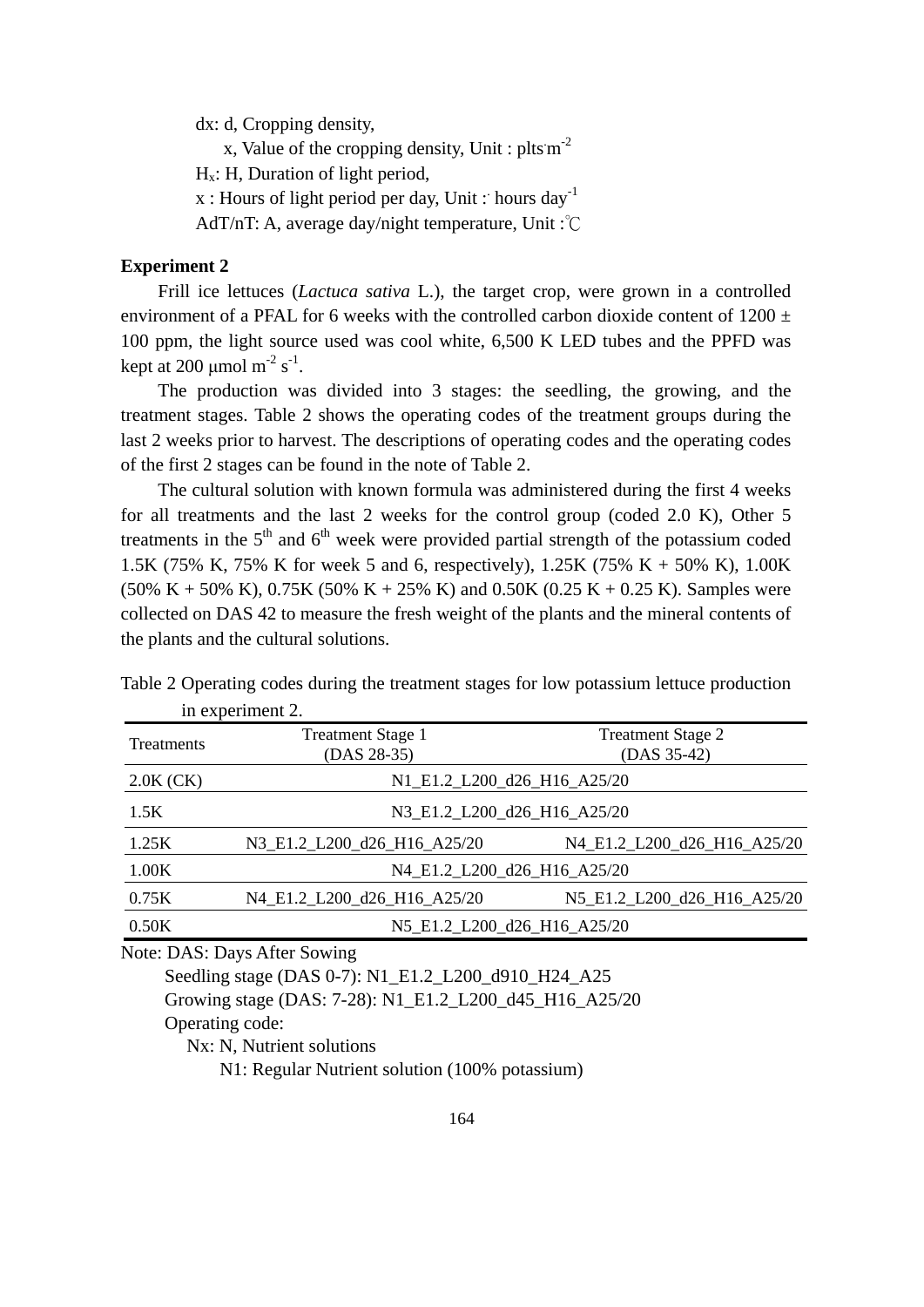N3: 75% Potassium Nutrient solution

N4: 50% Potassium Nutrient solution

N5: 25% Potassium Nutrient solution.

- $E_x$ : E, Electrical conductivity (EC) of nutrient solution, x, Value of EC, Unit:  $mS \, \text{cm}^{-1}$ .
- $L_x$ : L, LED tube (cool white, color temperature 6500 K)

x : Value of light intensity, Unit :  $\mu$ mol $m^{-2}$ s<sup>-1</sup>.

dx: d, Cropping density,

x, Value of cropping density, Unit : plts  $m^{-2}$ 

Hx: H, Duration of light period,

x : Hours of light period per day, Unit : hours day<sup>-1</sup>

A dT/nT: A, average day/night temperature, Unit :℃.

#### **Analytical method**

Fresh weight

The fresh weight of shoots and roots of lettuce was measured using an electronic balance.

The mineral content of plants

Plants to take complete leaves, take 1g, frozen at -20  $\degree$  C for 48 hours grinding extraction dilution to the appropriate concentration (He et al., 1998). The samples were analyzed for their anion and cation contents using an ion analyzer (IA-300, DKK-TOA Corporation, Japan, Cationic column:PCI-205l, Anion column:PCI-322).

Statistical analysis

The results were analyzed using Duncan's multivariate analysis using statistical software SAS 9.1. Differences were considered significant when  $p < 0.05$ .

## **4. RESULTS AND DISCUSSION**

As shown in Fig.1, label 6K means lettuce was grown under 6 weeks of regular nutrient solution with full strength potassium and 4K means 2 weeks prior to harvest plants were grown in potassium-free solution. Dramatic decrease was found in the fresh weight of the upper part of the plant but not the root, as shown in Table 2. With the increase of treatment time, not only the fresh weight of the upper part, but also the potassium content and the nitrate content of the lettuce decreased (Fig. 2, Fig. 3 and last column of Table 3).

Potassium is one of the essential elements in plant growth, it influences enzyme activities, pore opening and closing, photosynthesis, protein synthesis, and crop quality (Pettigrew, 2008). Potassium exists in plant bodies in the form of ions, which make it highly mobile. When plants contain insufficient amount of potassium, old leaves turn yellow and plant growth is negatively affected. In this study, the lettuces treated using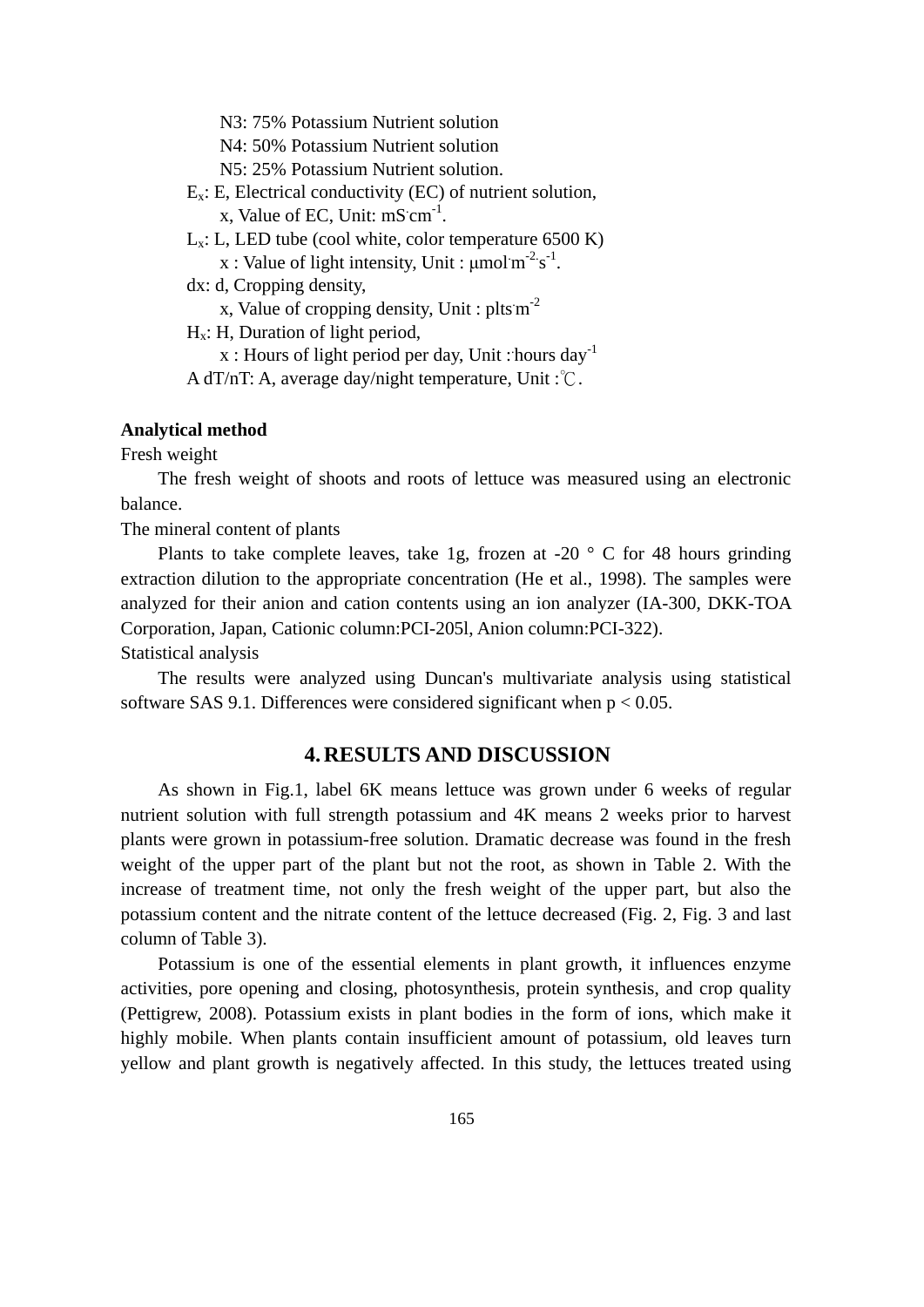potassium-free nutrient solution for one week showed a significant reduction in their fresh weight; this finding supports those obtained in previous studies.



Fig. 1 Effects of three week treatments (DAS 21~42) with potassium-free solution on the growth of frill-ice lettuce harvest on DAS 42 (Label 6K means 6 weeks of regular nutrient solution with full strength on potassium (100% K), 4K means 4 weeks with 100% K and 2 weeks prior to harvest with potassium-free (0% K) solution). Bar=10cm.

| Treatments | Shoot Fresh Weight<br>$g$ plt <sup>-1</sup> | Root Fresh Weight<br>$g$ plt <sup>-1</sup> | Root/Shoot        |
|------------|---------------------------------------------|--------------------------------------------|-------------------|
| 6K         | 108.67a                                     | 11.16a                                     | 0.10c             |
| 5K         | 87.40 b                                     | 10.76a                                     | 0.12c             |
| 4K         | 56.20c                                      | 9.35a                                      | 0.17 <sub>b</sub> |
| 3K         | 32.30 d                                     | 9.54a                                      | 0.30a             |

Table 2 Effect of three week treatments (DAS 21~42) of potassium-free nutrient solution on the fresh weight of frill ice lettuce harvested on DAS 42

Means followed by the different letters in each column are significantly different at 5% level by Duncan's Multiple Range Test.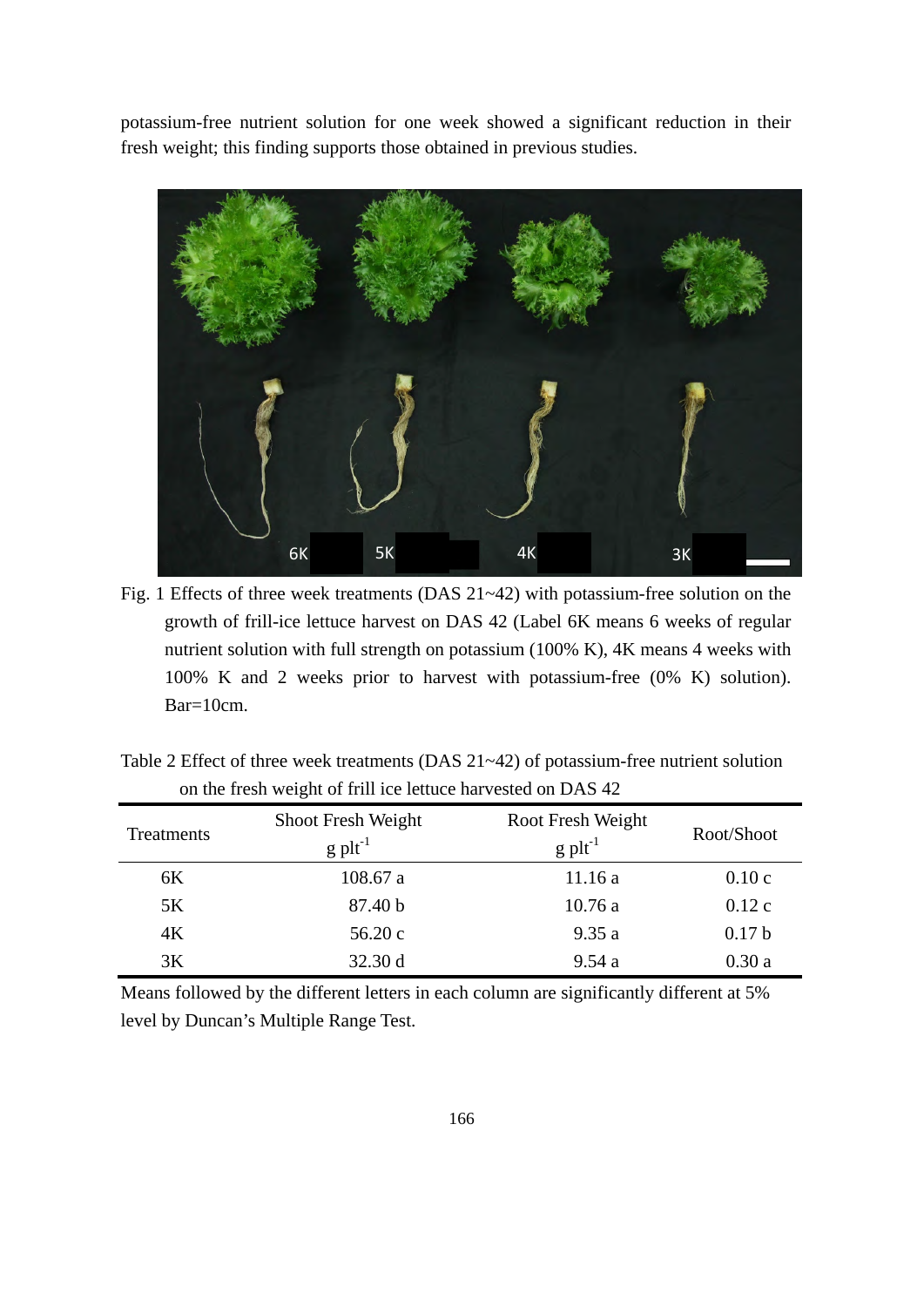

Fig. 2 Effect of three week treatments (DAS 21~42) of potassium-free nutrient solution on the fresh weight of frill-ice lettuce



Fig. 3 Effect of three week treatments (DAS 21~42) of potassium-free nutrient solution on the potassium ion concentration of frill-ice lettuce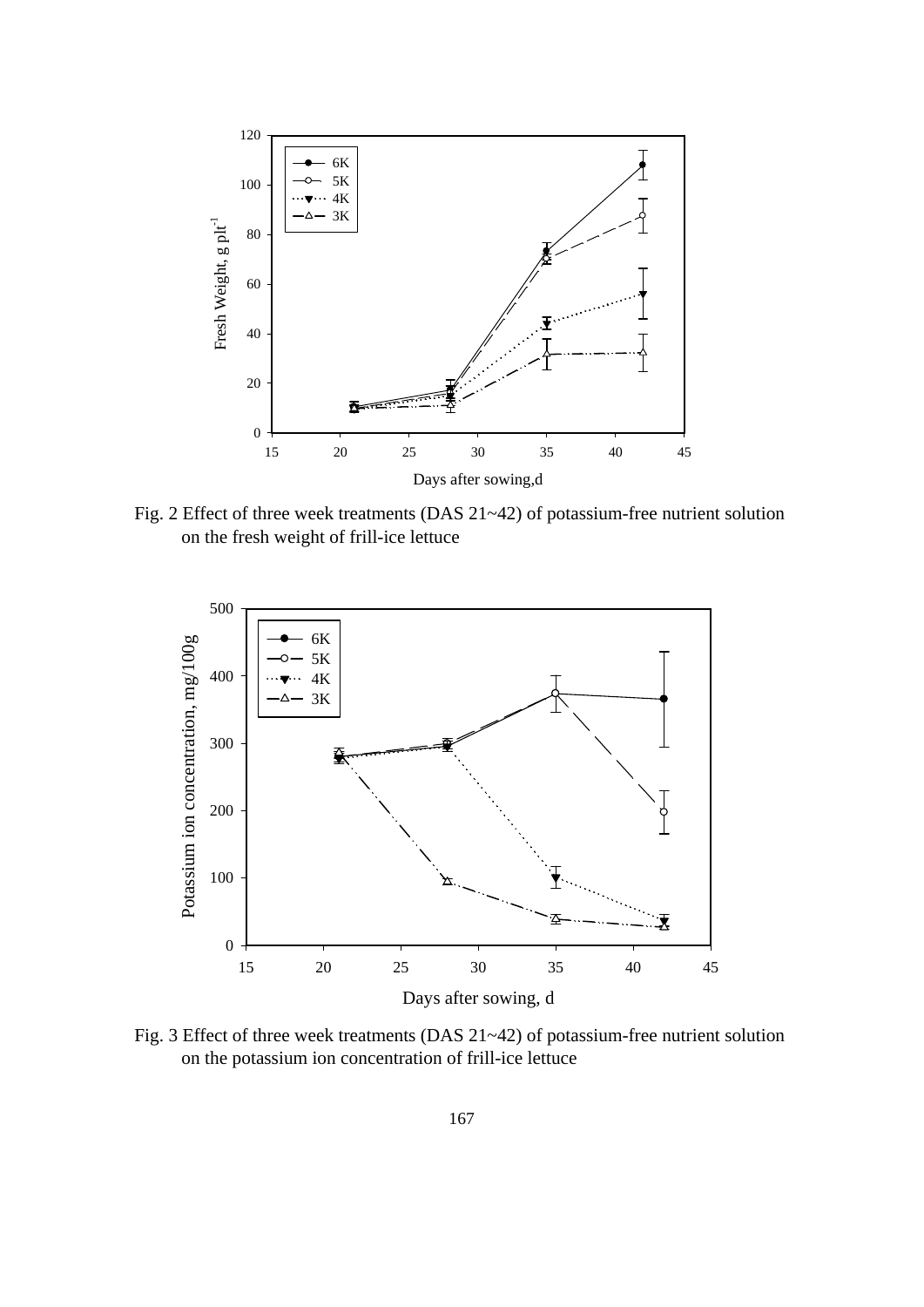Regarding mineral contents of the frill-ice lettuce, Table 3 shows significant increase of the sodium and magnesium ions and significant decreased of the potassium and nitrate ions as the treatment time for the potassium-free nutrient solution increased. Potassium ion is critical cation used by guard cells to control pore opening and closing in plants. Plants deprived of potassium are likely to experience closed pores (Marschner, 1995), which results in the accumulation of reactive oxygen species (ROS) and the generation of malondialdehyde (MDA), the latter of which impedes plant growth. Low concentration of sodium ions can replace potassium ions and be introduced to guard cells to open pores (Lv et al., 2012). In an environment with a potassium–sodium ratio of 0.03/2.97 mM, beets (*Beta vulgaris* L.) showed a MDA level significantly lower than that treated with a potassium-deficient nutrient solution. In addition, studies have shown that the absorption of sodium ions increased plants' osmoregulation, whereas a reduction in free amino acid content allowed plants to maintain more favorable growth in a potassium-deficient environment (Pi et al., 2014). The present study found that lettuces grown using a potassium-deficient nutrient solution showed high sodium ion content in their stems, which may have been caused by the lettuces actively absorbing sodium ions to maintain growth. Although the lettuces contained a high sodium ion content, the sodium ion content of the 4K treatment was no more than the average sodium content of locally grown lettuces at approximately 24 mg per 100 g.

|                                         | There Effects of three week deminishes $(D, 1)$ of $D$ pomotion free nutrient solution |            |                       |  |
|-----------------------------------------|----------------------------------------------------------------------------------------|------------|-----------------------|--|
|                                         | on the mineral contents of frill-ice lettuce                                           |            |                       |  |
| Treatments Na $(mg/100g)$ K $(mg/100g)$ |                                                                                        | $Mg$ (ppm) | $Ca (ppm)$ $NO3(ppm)$ |  |

Table3 Effects of three week treatments (DAS 21~42) of potassium-free nutrient solution

| Treatments | Na $(mg/100g)$     | $K$ (mg/100g) | $Mg$ (ppm) | $Ca$ (ppm) | NO <sub>3</sub> (ppm) |
|------------|--------------------|---------------|------------|------------|-----------------------|
| 6K         | 2.53c              | 365.52a       | 80.96 b    | 194.80 a   | 6157.60 a             |
| 5K         | 4.31 c             | 197.68 b      | 95.84 b    | 86.72 c    | 4150.48 b             |
| 4K         | 22.23 <sub>b</sub> | 36.96c        | 109.20 b   | 66.32 c    | 609.26c               |
| 3K         | 42.23 a            | 26.90c        | 217.76 a   | 148.61 b   | 388.03 c              |

Means followed by the different letters in each column are significantly different at 5% level by Duncan's Multiple Range Test.

Results of experiment 2 show that various two week treatments have no significant effect on fresh weight (Fig. 4) and the contents of the sodium and calcium ions of the upper part of lettuce (Table 4). Results shown in Fig. 4 and Table 4 also indicate that the 0.75 K treatment can significantly reduce the potassium and nitrate contents of lettuce by 57% and 52% without scarifying the fresh weight.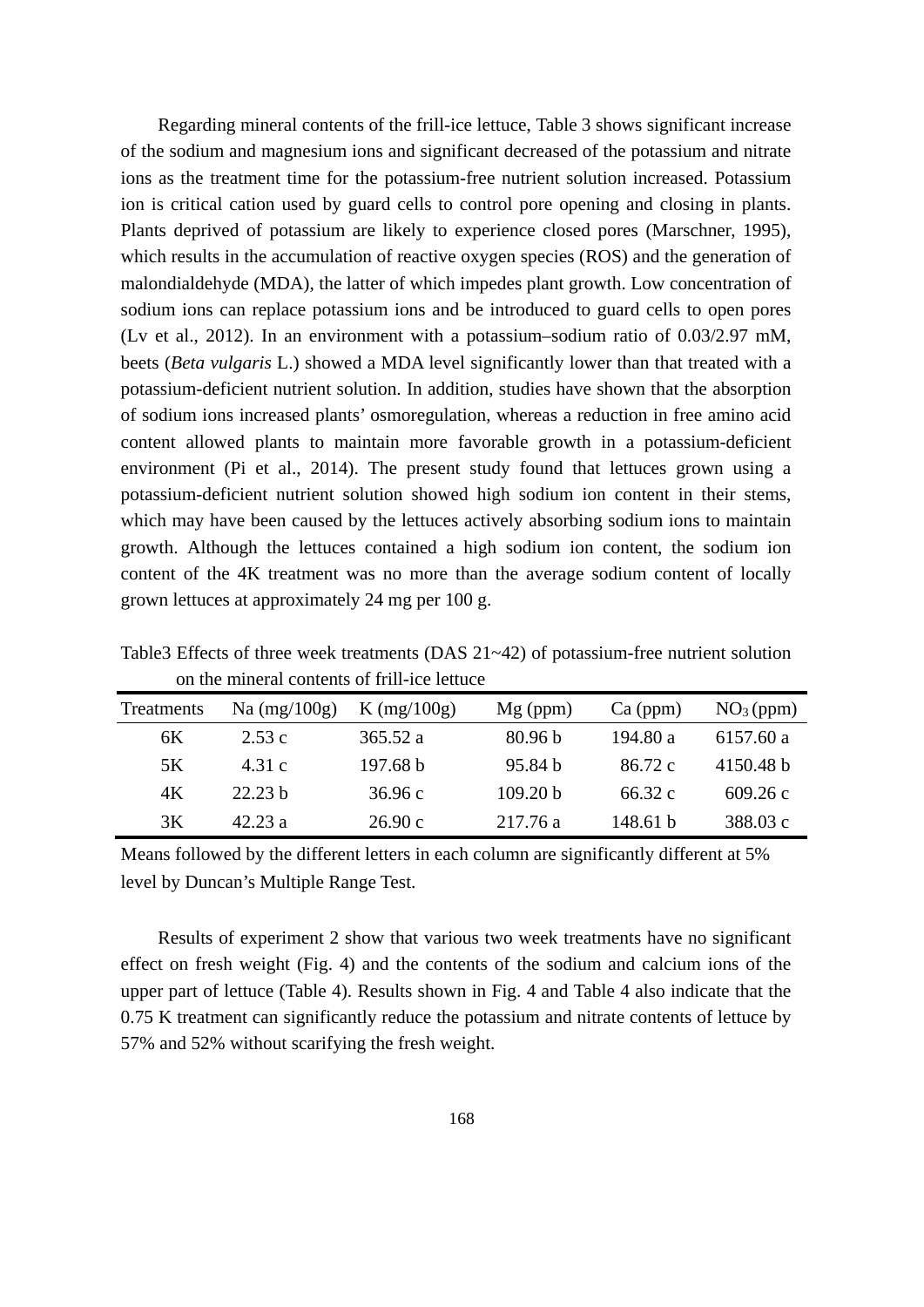

Fig. 4 Effect of two week treatments (DAS 28~42) of potassium-deficient nutrient solution on the fresh weight of frill-ice lettuce.

|  |  |  |                                                       |  | Table 4 Effects of two week treatments (DAS $28-42$ ) of potassium-deficient nutrient |  |
|--|--|--|-------------------------------------------------------|--|---------------------------------------------------------------------------------------|--|
|  |  |  | solution on the mineral contents of frill-ice lettuce |  |                                                                                       |  |

| Treatments | $Na$ (mg/100g) | K $(mg/100g)$ | $Mg$ (ppm) | $Ca$ (ppm) | $NO3$ (ppm) |
|------------|----------------|---------------|------------|------------|-------------|
| 2.00K      | 3.19a          | 408.05a       | 220.20a    | 327.68 a   | 3085.0 a    |
| 1.50K      | 3.27a          | 318.34 a      | 133.67 b   | 308.00 a   | 2546.2 b    |
| 1.25K      | 2.53a          | 212.50 b      | 126.47 b   | 270.13 a   | 1480.0c     |
| 1.00K      | 3.02a          | 242.30 b      | 163.44 b   | 270.96 a   | 2446.4 b    |
| 0.75K      | 2.44a          | 172.53 c      | 155.76 b   | 216.72 a   | 1493.6 c    |
| 0.50K      | 3.22a          | 188.53 c      | 180.73 b   | 304.08 a   | 2278.5 b    |

Means followed by the different letters in each column are significantly different at 5% level by Duncan's Multiple Range Test.

Patients with CKD often experience hyperkalemia, nutrition-based treatments are a crucial clinical method used to treat such patients (Saxena, 2012). The average daily dietary potassium intake of Taiwanese elderly male adults (i.e., more than 65 years of age) was reported to be 2,798 mg, approximately 30% of which come from vegetables (Wu et al., 2011). For patients with CKD, their recommended daily potassium intake is  $1,500 \sim$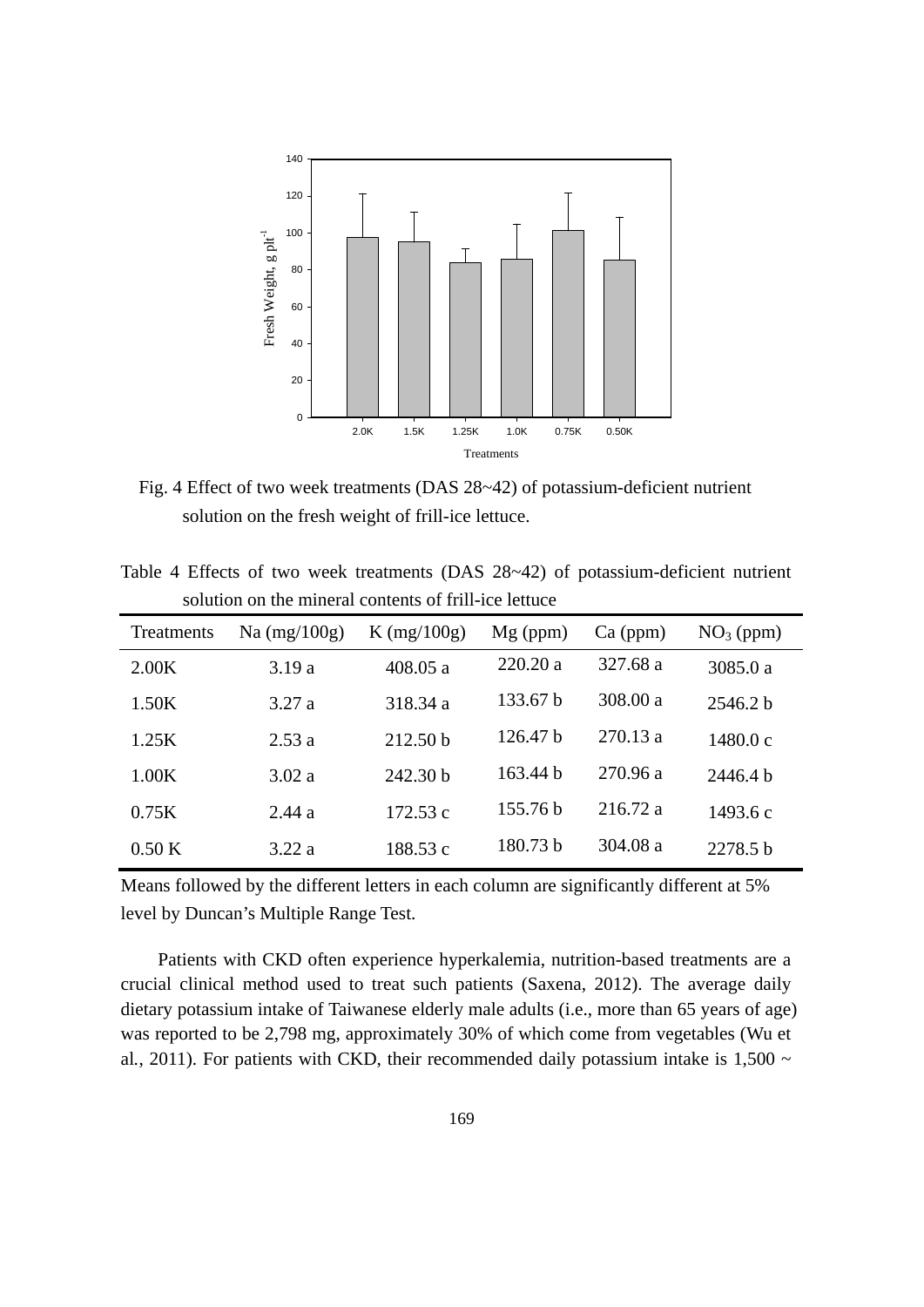2,500 mg/d (Cano et al., 2009). Therefore, patients may consume 200 g of low potassium lettuce (with a potassium content of 80 mg/100 g) without exceeding the recommended daily intake.

After cooked, potassium ion content of the vegetables will be reduced by 22 to 90% (Martinez-Pineda et al*.*, 2016) or 30 to 50% (Burrowes et al*.*, 2008) depends on cooking temperature and duration. Cook to reduce potassium content of the vegetables is good to Kidney patients, however, vegetables, after cooked will lose considerable amount of beneficial phytochemicals as well. For example, lettuces that have been cooked for 10 min will lose 40% of ascorbic acid and carotenoid and 30% of total phenol; the antioxidants also decrease significantly (Vinha et al*.*, 2015).

Two experiments were conducted, the growing for each experiment were lasts for 6 weeks. The first focusing on using potassium-free nutrient solution for 3 weeks prior to harvest and the second focusing on using potassium-deficient nutrient solution for 2 weeks prior to harvest. Two standard operating procedures (SOP) for producing frill-ice lettuce with low potassium, sodium and nitrate contents were developed.

The 4K treatment from experiment 1 was chosen as the first SOP, which use nutrient solution with full strength potassium (100% K) for 4 weeks after sowing followed by 0% K for two weeks prior to harvest and leads to products with 56.2 g per plant in fresh weight and 36.96 mg of potassium per 100 g of lettuce. This SOP leads to the reduction of potassium content by approximately 90%, which is extremely low, however, the fresh weight also reduced by 48% compare with the lettuce grown under potassium-rich nutrient solution for 6 weeks. The lettuce produced following the first SOP can be served as the raw food by patients with kidney disease, preserving beneficial phytochemicals, and providing patients with a new low potassium dietary option.

The 0.75K treatment from experiment 2 was chosen as the second SOP, which use nutrient solution with full strength potassium (100% K) for 4 weeks after sowing followed by 50% K and 25% K during the  $2<sup>nd</sup>$  week and the 1<sup>st</sup> week prior to harvest and leads to products with 100 g per plant in fresh weight and 172 mg of potassium per 100 g of lettuce. This SOP leads to the reduction of potassium content by 57.7 % and reduced fresh weight by only 4.7% compare with the lettuce grown under potassium-rich nutrient solution for 6 weeks. Assuming the potassium content can be reduced by half after cook, this SOP can be considered achieving the requirement of the low-potassium diet and most of all without scarify yield.

#### **5. CONCLUSIONS**

This study shows the potential of producing frill-ice lettuce with low potassium, sodium and nitrate contents in a PFAL using potassium-rich nutrient solution for the first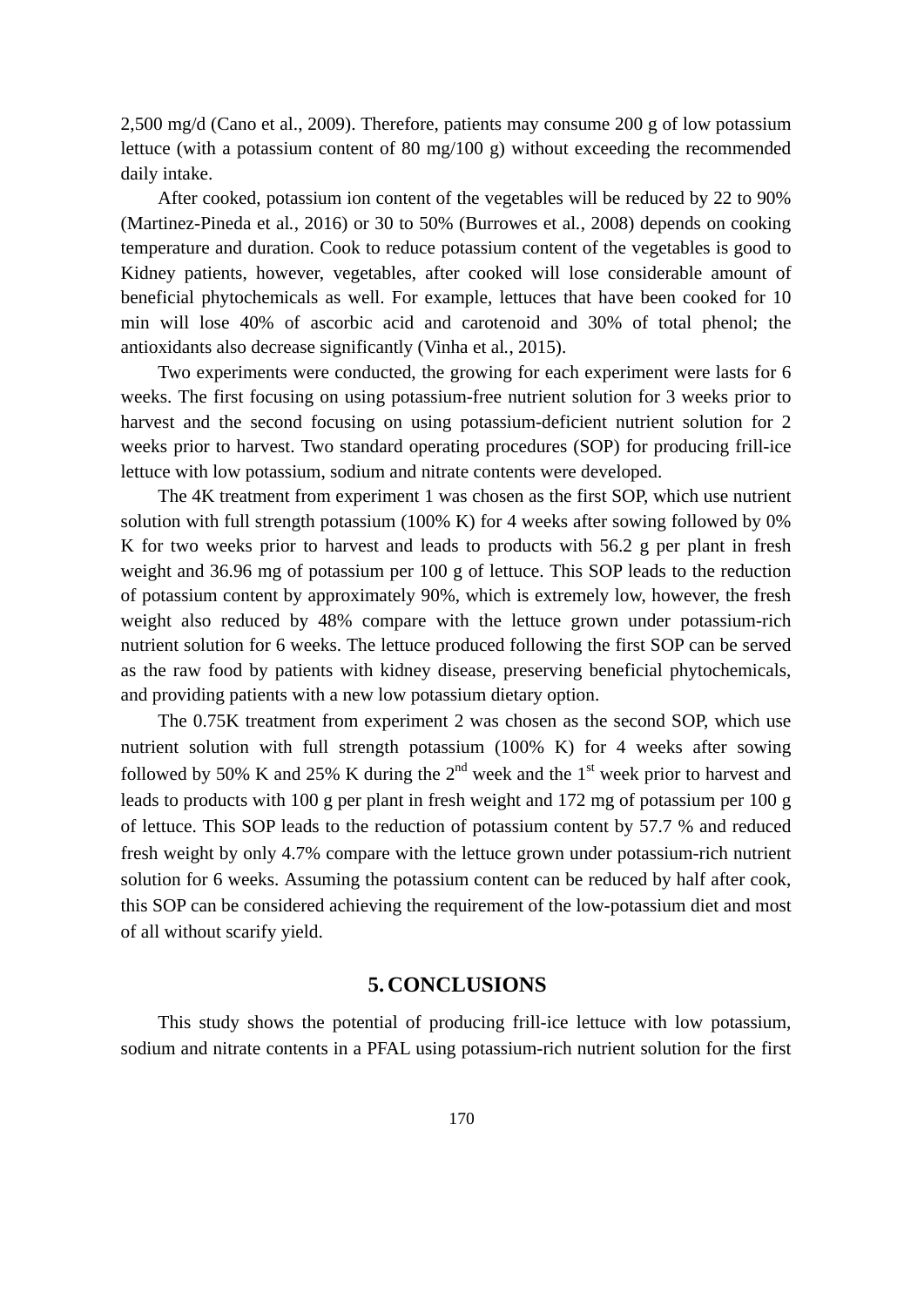4 weeks and potassium-free (SOP 1) or potassium-deficient (SOP 2) nutrient solution two weeks prior to harvest. Both SOPs suggested can be used for the production of frill-ice lettuce served as the raw food and cooked vegetables for patients on a low potassium diet.

# **6. Literature cited**

- 1. Agarwal, R., A. R.Nissenson, D. Batlle,D. W.Coyne,J. R.Trout,and D. G.Warnock. 2003. Prevalence, treatment, and control of hypertension in chronic hemodialysis patients in the United States. The American Journal of Medicine 115, 291-297.
- 2. Beto, J. A., and V. K.Bansal. 2004. Medical nutrition therapy in chronic kidney failure: Integrating clinical practice guidelines. Journal of the American Dietetic Association 104, 404-409.
- 3. Burrowes, J. D., andN. J.Ramer. 2008. Changes in Potassium Content of Different Potato Varieties After Cooking. J. Renal Nutr. 18, 530-534.
- 4. Cano, N. J. M., M. Aparicio,G.Brunori,J. J.Carrero,B. Cianciaruso, E.Fiaccadori,B.Lindholm,V.Teplan,D.Fouque,and G. Guarnieri. 2009. ESPEN Guidelines on Parenteral Nutrition: Adult Renal Failure. Clinical Nutrition 28, 401-414.
- 5. He, Y., S. Terabayashi,and T.Namiki. 1998. The Effects of Leaf Position and Time of Sampling on Nutrient Concentration in the Petiole Sap from Tomato Plants Cultured Hydroponically. Journal of the Japanese Society for Horticultural Science 67, 331-336.
- 6. Lee, J. S., andY. H.Kim. 2014. Growth and Anthocyanins of Lettuce Grown under Red or Blue Light-emitting Diodes with Distinct Peak Wavelength. Korean J. Hortic. Sci. Technol. 32, 330-339.
- 7. Lv, S., L.Nie,P. Fan,X.Wang,D.Jiang,X.Chen,and Y. Li. 2012. Sodium plays a more important role than potassium and chloride in growth of Salicornia europaea. Acta Physiologiae Plantarum 34, 503-513.
- 8. Marschner, H. 1995. 2 Ion Uptake Mechanisms of Individual Cells and Roots: Short-Distance Transport, p. 6-78, Mineral Nutrition of Higher Plants (Second Edition). Academic Press, London.
- 9. Martinez-Pineda, M., C.Yague-Ruiz,A. Caverni-Munoz,and A.Vercet-Tormo. 2016. Reduction of potassium content of green bean pods and chard by culinary processing. Tools for chronic kidney disease. Nefrologia 36, 427-432.
- 10. Pettigrew, W. T. 2008 Potassium influences on yield and quality production for maize, wheat, soybean and cotton. Physiologia plantarum 133, 670-681.
- 11. Pi, Z., P.Stevanato,L. H.Yv,G.Geng,X. L. Guo,Y. Yang,C. X. Peng,andX.